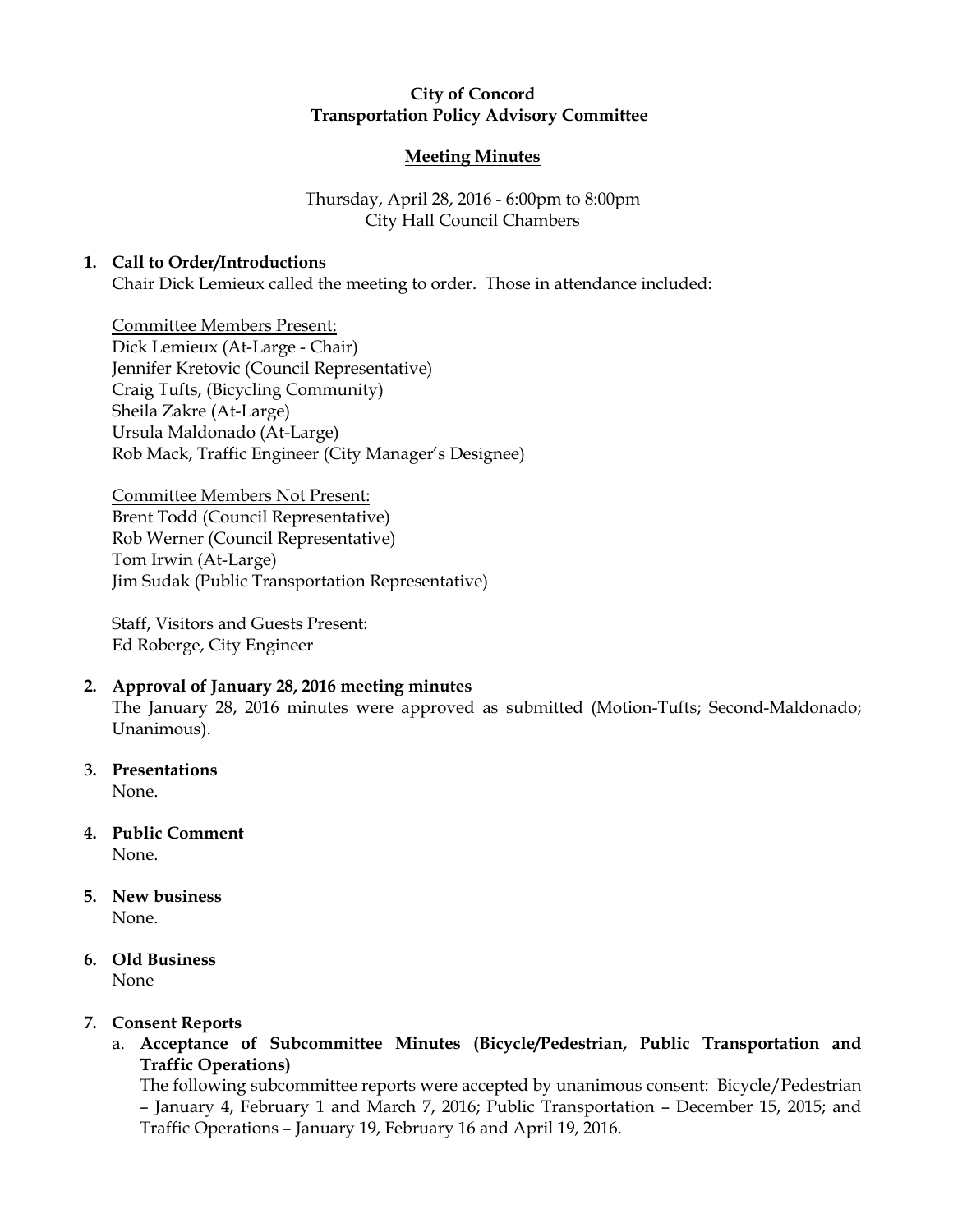## 8. City Council Meeting Update

Ed Roberge reported that at its April 11, 2016 meeting, City Council appropriated about \$2M to extend placement of utilities underground on S. Main Street southward to Thompson Street. Council also accepted a project status report on the Mountain/Shawmut/East Side/Exit 16 Roundabout project (CIP 24).

## 9. TPAC Referrals from City Council, Staff and Chair

a. Referral by the Chair to discuss the status of the sections of N. and S. Main Street immediately north and south of the Downtown Complete Streets Project Ed Roberge reported that the southern section of S. Main Street (Concord Street to Storrs Street) was included in the proposed FY17 budget under the Main Street project CIP460. If approved by Council in June, construction is anticipated later this year in conjunction with the overall work on S. Main Street. Further work on the northern section of N. Main Street (Centre

Street to Storrs Street) would be deferred pending results of two ongoing projects: the redevelopment of the courthouse off Pitman and Court streets which may close off Pitman Street; and the Storrs Street North Extension study (CIP 18, discussed in Item 12, below) which will address potential changes to the N. Main/Storrs intersection.

b. Referral from Engineering to discuss speed limits city-wide (Engineering: 11/19/15) Not discussed.

#### 10. Status report on subcommittees

## a. Bicycle/Pedestrian Committee, Craig Tufts

Craig Tufts reported that the proposed downtown bike-lane demonstration project was postponed to next year in order to better address questions and concerns voiced by City Council on this year's request. Work continues on the pedestrian master plan. A vision/goals statement has been drafted and considers walking safety, accessibility and pleasantness. A draft of the study is anticipated this Friday and will include a focus on liveability.

#### b. Public Transit Committee, Sheila Zakre

The chair noted that Tom Irwin's term on TPAC expires this month. As such, Sheila Zakre agreed to act as chair the Public Transit Committee.

Rob Mack reported that TPAC-PT met in March and considered a request for better snow maintenance at bus stops. Tom Irwin drafted recommendations for further TPAC-PT consideration. CAT and NHDOT continue to work on a bid document for the new bus acquisition. The findings of CNHRPC's Boarding and Alighting Study were also reviewed.

## c. Traffic Operations Committee, Rob Mack

Rob Mack reported that TOC met on April 19, 2016 and discussed: an Asby Road resident complaint on some Route 106 traffic cutting onto Asby Road from a driveway at the back of Makris Restaurant; and a complaint from staff at the Blossom Hill Cemetery that some large delivery trucks are entering the cemetery in order to make a U-turn movement on N. State Street.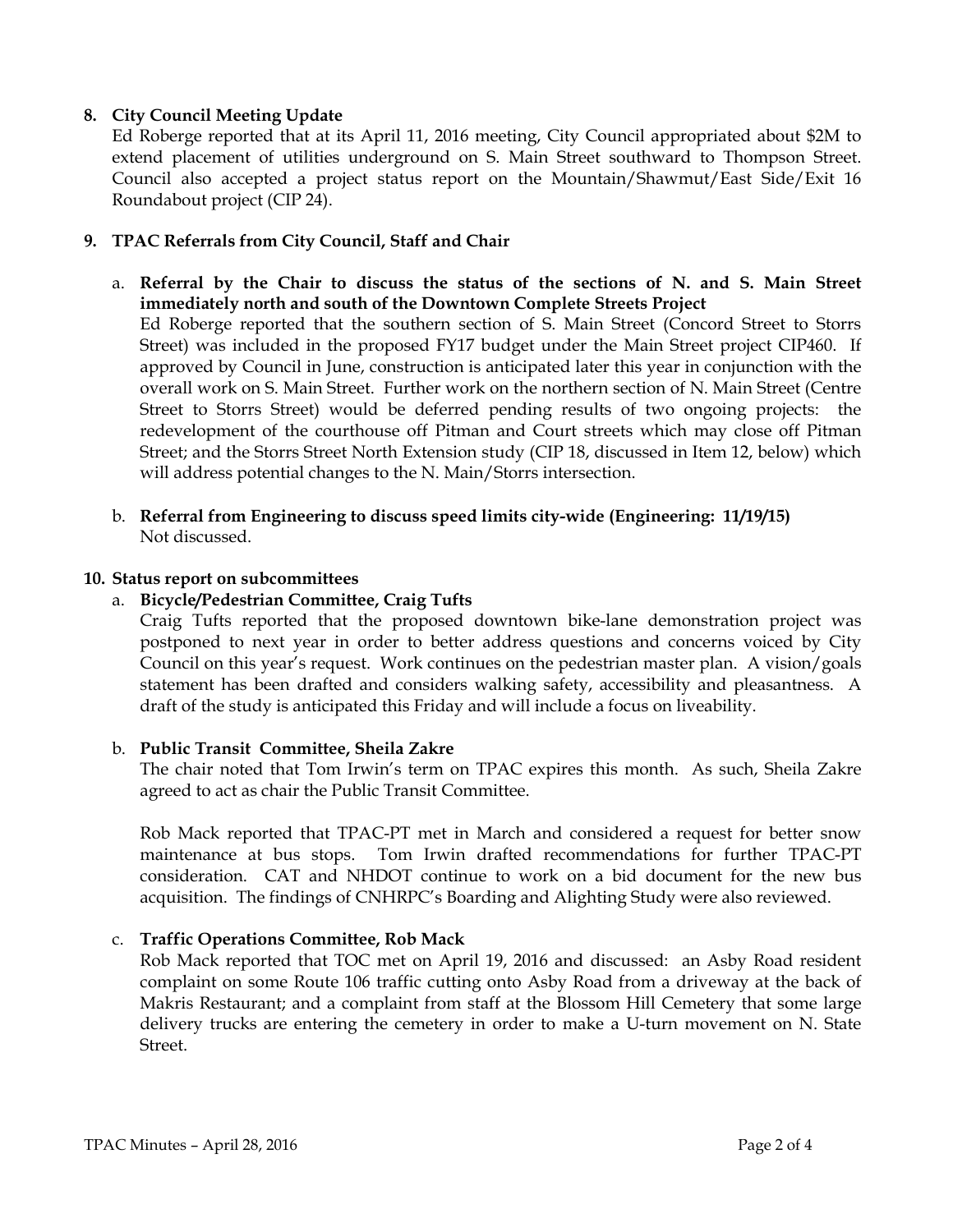### 11. Staff Updates

## a. Downtown Complete Streets Improvement Project – TIGER 2012 (CIP460)

Ed Roberge reported that work on the northbound side of S. Main Street continues including burial of underground utilities. Sidewalk work will begin around May 9.

### b. US Route 3 North Improvements (CIP 35)

Ed Roberge reported that the project is substantially complete except for the final pavement wearing course and some traffic signal upgrades which are expected to be completed shortly.

### c. Sewalls Falls Bridge Replacement Project (CIP 22)

Ed Roberge reported that the existing bridge truss has been removed and that the west-side abutment is being poured this week. It is anticipated that the bridge will be opened to traffic around November 1, 2016. Drone photography of the old bridge as well as construction activity are available on the project website.

#### d. Loudon Road Corridor Improvements (CIP 19)

Ed Roberge reported that staff is in the process of following up on Council's January request to explore 4-lane alternatives to the proposed 3-lane conversion. Options include retaining the current 4-lane corridor and considering safety improvements limited to sidewalks, driveway consolidations and crosswalks. Staff has met once with NHDOT and was informed that continued use of Highway Safety Improvement Program (HSIP) funds for other than the 3-lane project would be predicated on NHDOT's data-driven analysis procedure of project costs versus safety benefits, an analysis that would be more difficult to attain by keeping the 4-lane configuration. Additional funding sources (roadway betterment funds) were also an option for consideration. Staff will be returning to NHDOT with prospective 4-lane options to get their opinion on fundability. Findings would be reported back to Council.

TPAC members discussed the project and reiterated very strong support for the planned 3-lane conversion. Concern was noted on a potential loss of the past vision and planning for the corridor in terms of safety needs and livability. Actions included funding the 2004 construction of Regional Drive to supplement the needs of increasing east-west traffic growth through the Heights.

### e. Mountain/Shawmut/East Side/Exit 16 Roundabout (CIP 24)

Ed Roberge reported that the project design is underway, with engineering and historic resource studies under review by NHDOT. A public information meeting on the project was held in March, and a resident workgroup has been developed to provide feedback on the roundabout landscaping design. Design will continue through the spring with construction planned for late summer.

## f. Merrimack River Greenway Trail (CIP 543)

Ed Roberge reported that design is underway by VHB.

## g. I-93 Bow-Concord (NHDOT)

Ed Roberge noted that the NHDOT study team was still finalizing the regional traffic model. Information on possible corridor alternatives is not yet available.